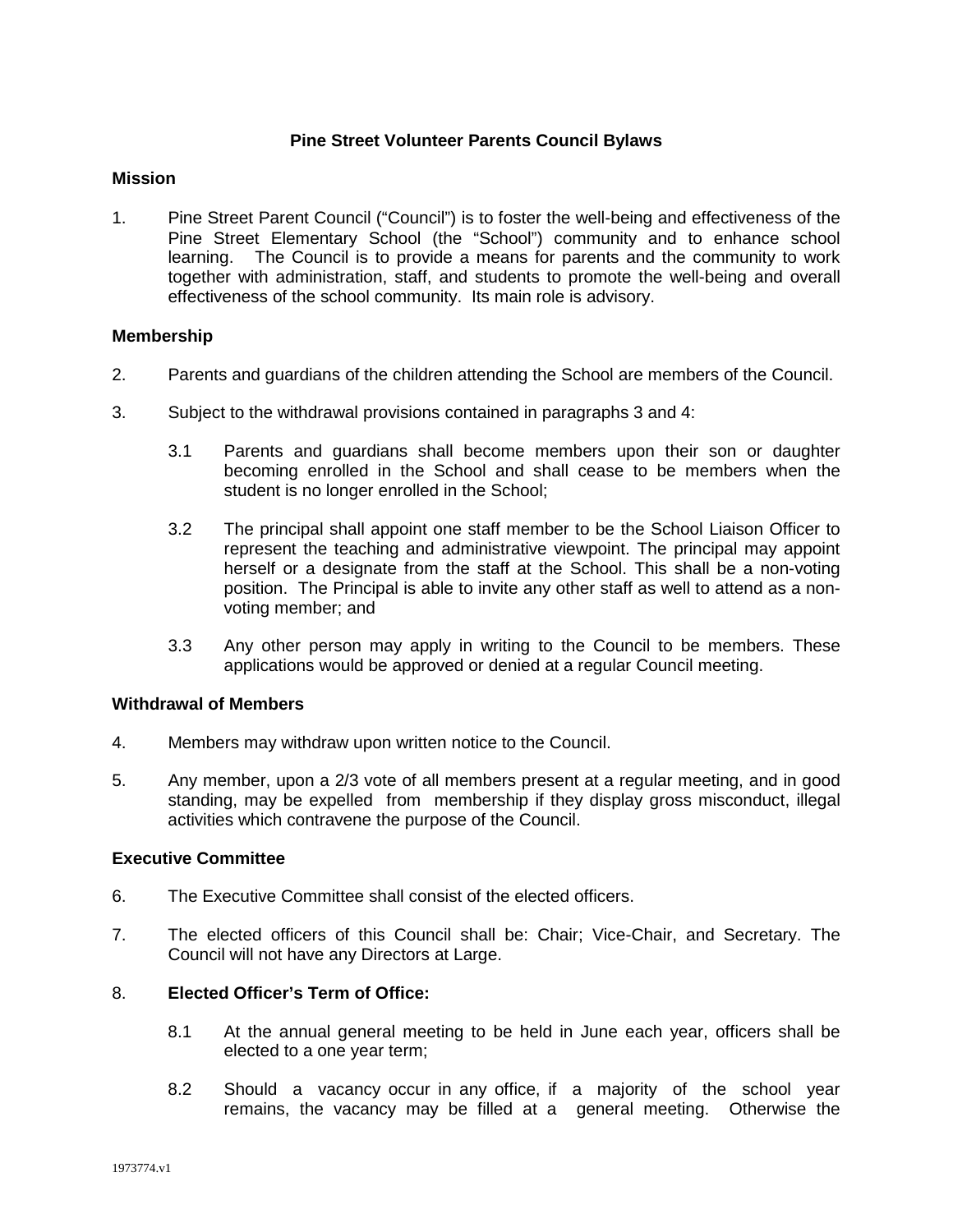Executive Committee shall have the power to appoint a member to fill the office for the unexpired term;

8.3 Following due process, an Executive Member may be removed from his/her position by 2/3 vote of regularly attending members at a general or special meeting. Removal may take place after an Executive Member has displayed gross misconduct, illegal activities, or other activities which contravene the purpose of the Council.

#### 9. **Duties of the Executive Committee**

- 9.1 Without limiting or restricting the generality of the powers conferred upon them, the Executive Committee shall have the power to carry on the business of the Council and shall:
	- a) conduct, manage and control the affairs and business of the Council;
	- b) constitute and appoint committees, prescribe their functions and duties;
	- c) keep a record of the acts and proceedings of the Executive Committee and of the business of the Council, and present a full statement thereof at the annual meeting of the Council showing in detail the condition of the affairs of the Council;
	- d) approve, authorize and direct execution of all necessary documents, make arrangements and commitments and negotiate therefore and do everything necessary to carry out the purposes of the Council pursuant to these by-laws;
	- e) The Council may make and implement policies that the Council considers necessary to carry out its functions. The policies of the Council will be reviewed at the beginning of every new school year to decide if each policy will be implemented for the new school Executive Committee and their term;
	- f) School Council will communicate regularly with the Pine Street Volunteer Parents Society (the "Society") to support their activities and to solicit support for Council activities;
	- g) Council can develop policy to promote a productive open and transparent relationship with the Society;
	- h) Council will, where possible encourage the fundraising Society to do the fundraising for the School and the School Community.
- 9.2 Each elected officer, at the end of his term, shall ensure that all relevant material is forwarded to the incoming Elected Officer.

# 10. **Duties of the Elected Officers**

10.1 The Chair shall: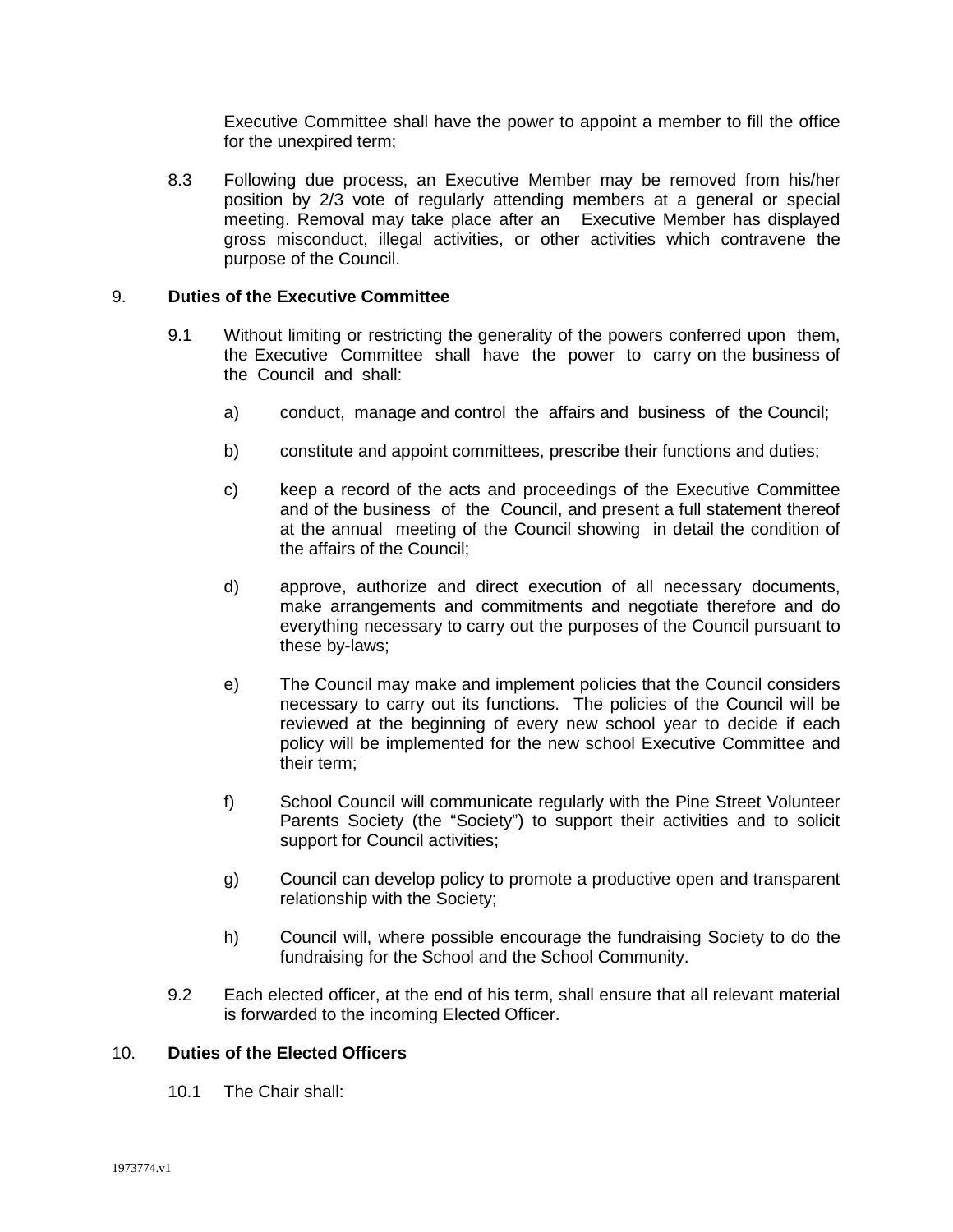- a) preside at all meetings of the Council and the Executive Committee;
- b) Administrate and co-ordinate efforts of the Council, call regular membership meetings and generally promote the Council in the community;
- c) perform other such duties as are normally incident to the office of Chair of such a Council; and
- d) distribute notices of other School Council events as required.
- 10.2 The Vice-Chair, in the absence or disability of the Chair; shall possess all the powers and perform all the duties of the office of Chair, and shall have powers and perform such duties as the Executive Committee shall prescribe.
- 10.3 The Secretary shall:
	- a) record and maintain the minutes of the meetings of the Executive Committee and of the Council;
	- b) deal with correspondence;
	- c) give, or cause to be given, notice of all special meetings and of the annual general meeting.

#### **Meetings**

- 11. There shall be a minimum of six general meetings of the Council held between September 1st and June 30th of each school year.
- 12. An annual general meeting shall be held on or before June 30 of each school year. At which time the annual reports shall be read and an election for the Executive Committee shall be held.
- 13. A meeting of the Council may be called at any time by the Secretary upon the instructions of the Chair; members shall be notified by newsletter through the School, by telephone, by email, through the website or through other means deemed appropriate according to technology and best practices of the day, prior to the date of such meeting. A minimum of two different means of communication shall be used.
- 14. A special meeting shall be called by the Chair or Secretary upon receipt of a petition signed by 10 parents from the School. Members shall be notified by letter through the School, by telephone, by email, through the website or through other means deemed appropriate according to technology and best practises of the day, prior to the date of such meeting. A minimum of two different means of communication shall be used. 48 hours notice shall be given for all special meetings of the Council.
- 15. A quorum of an Executive Committee meeting shall consist of two members of the Executive Committee. A quorum for a regular meeting shall consist of a four voting members which includes the Executive Committee.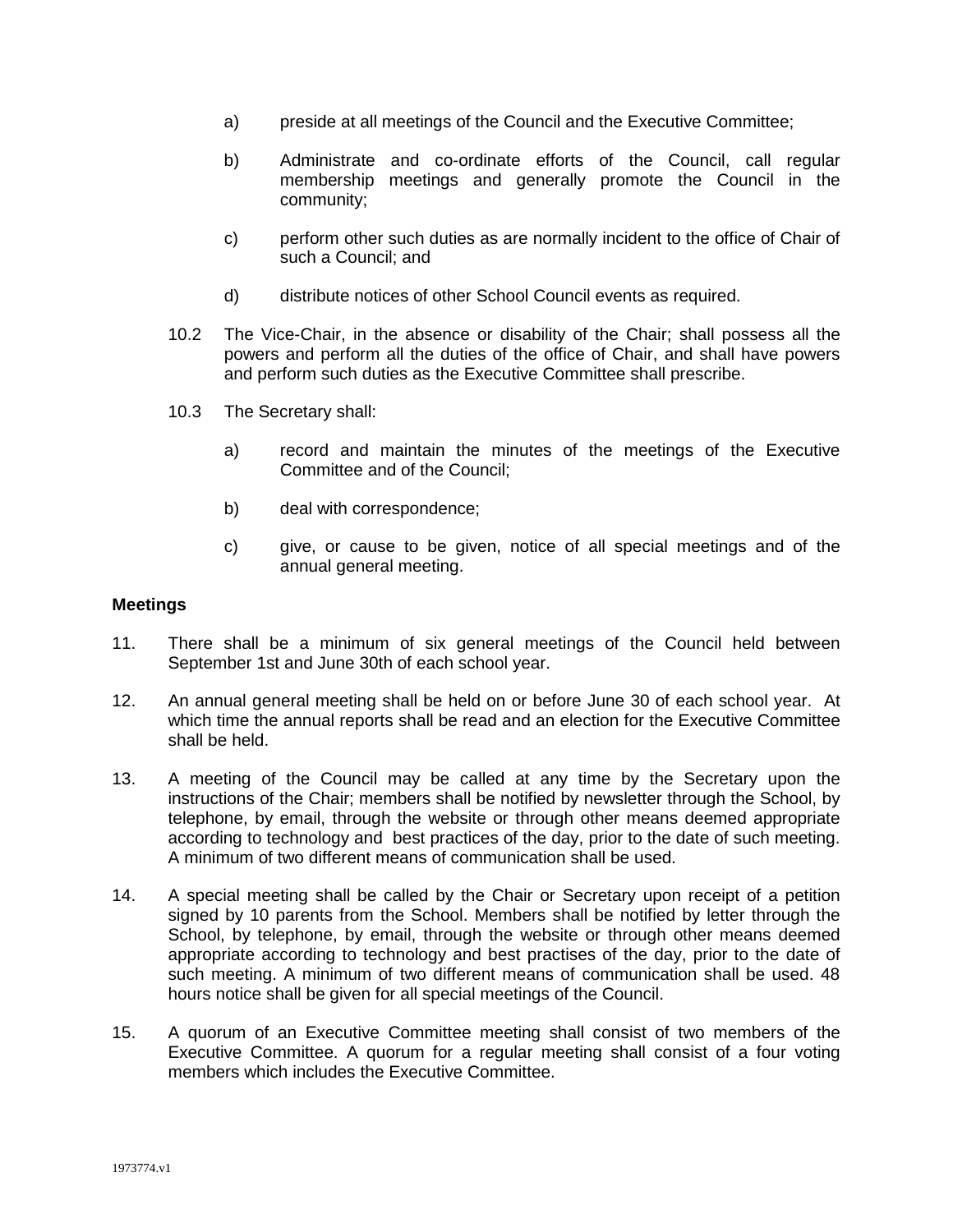- 16. Unless otherwise provided, herein, all motions and resolutions put to a meeting shall be determined by a simple majority of the members who are in attendance and who are entitled to vote.
- 17. Voting shall be by way of a show of hands or as the Chair may direct.
- 18. The Chair of a meeting shall declare that a vote on a motion or resolution has been carried or lost. Any member present may call for a poll on any vote which shall be conducted by secret ballot.
- 19. A motion or resolution put to a meeting of the Executive Committee shall be decided by majority vote of the members present. The Chair shall vote in the event of a tie.

#### **Minute books and Records**

- 20. The Executive Committee shall cause the minutes of all executive and general meetings to be entered in books designated for that purpose. Any such minutes, if signed by the Chair, shall be received as prima facie evidence of the matters stated in such minutes.
- 21. The books and records of the Council may be inspected by the members at any annual, general or special meeting of the Council or upon a member's request of the Chair.
- 22. After each meeting of the Executive Committee or general membership, the minutes of the same shall be shared with the members who attended the general meeting.

#### **Remuneration**

23. No officer or member of the Council shall receive any remuneration for his/her services.

#### **Amendment of By-Laws**

- 24. The by-laws may be rescinded, altered or added to by way of a special resolution passed by a majority of not less than 3/4 of such members entitled to vote as are present in person at a general meeting of which one month's notice as a special resolution has been given,
- 25. The Bylaws remain in force from year to year, unless amended.

# **Execution of Documents**

- 26. Except as otherwise specifically provided, contracts, deeds, bills of exchange or other instruments and documents of the Council in writing requiring signature of the Council, shall be signed by the Chair, together with the Vice Chair, or Secretary as required, and all such documents so signed shall be binding upon the Council. The Chair may appoint a designate as required.
- 27. As per Alberta *School Councils Regulation*, Alta Reg. 113/2007, the Minister of Education has the authority to dissolve the School Council. If the Council is dissolved, the Principal may choose to establish an advisory committee to perform some or all of the duties of the Council until the next school year. The Principal will perform the duties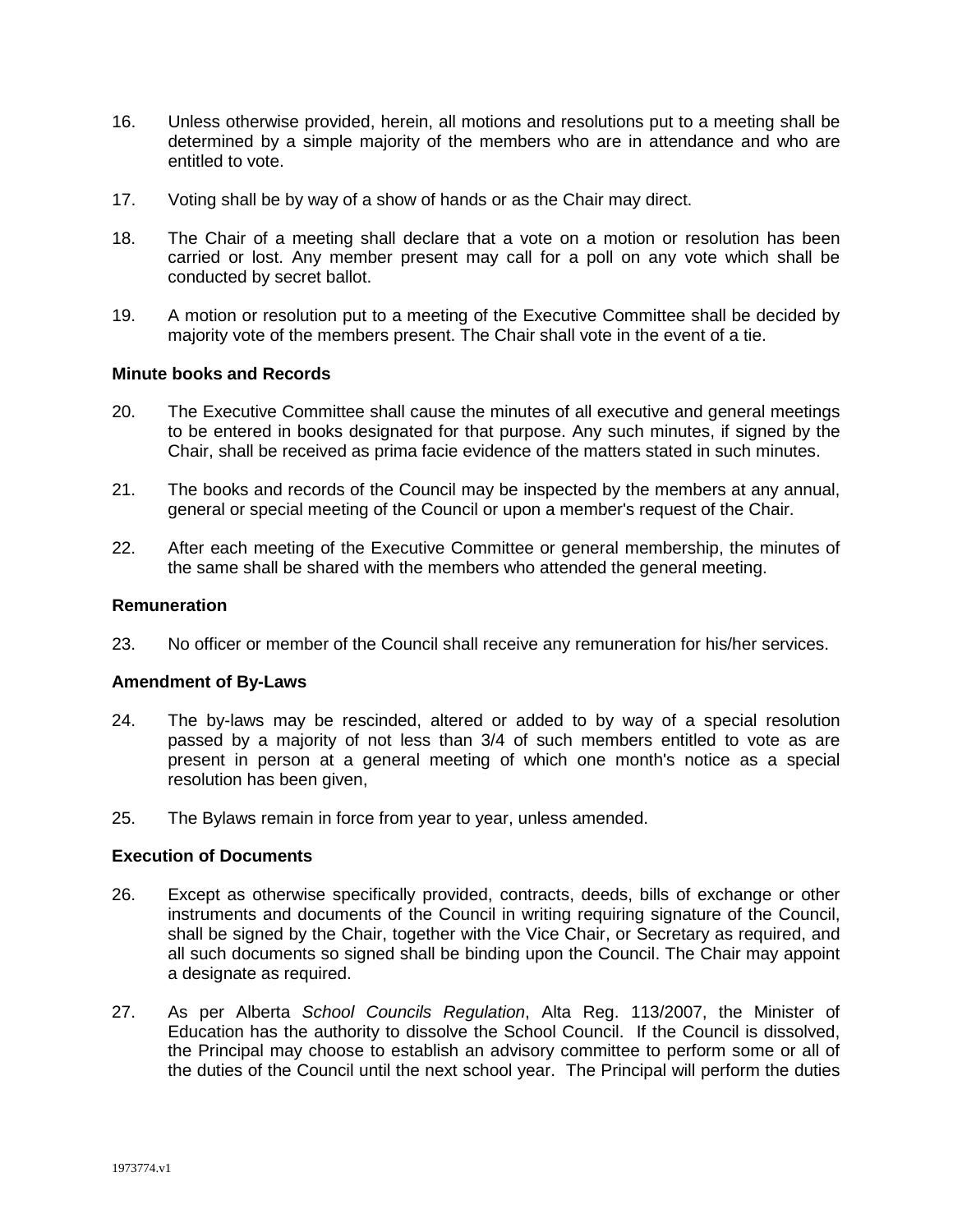as outlined in the Regulations with respect to the re-establishment of the Council within (40) school days after the start of the next school year.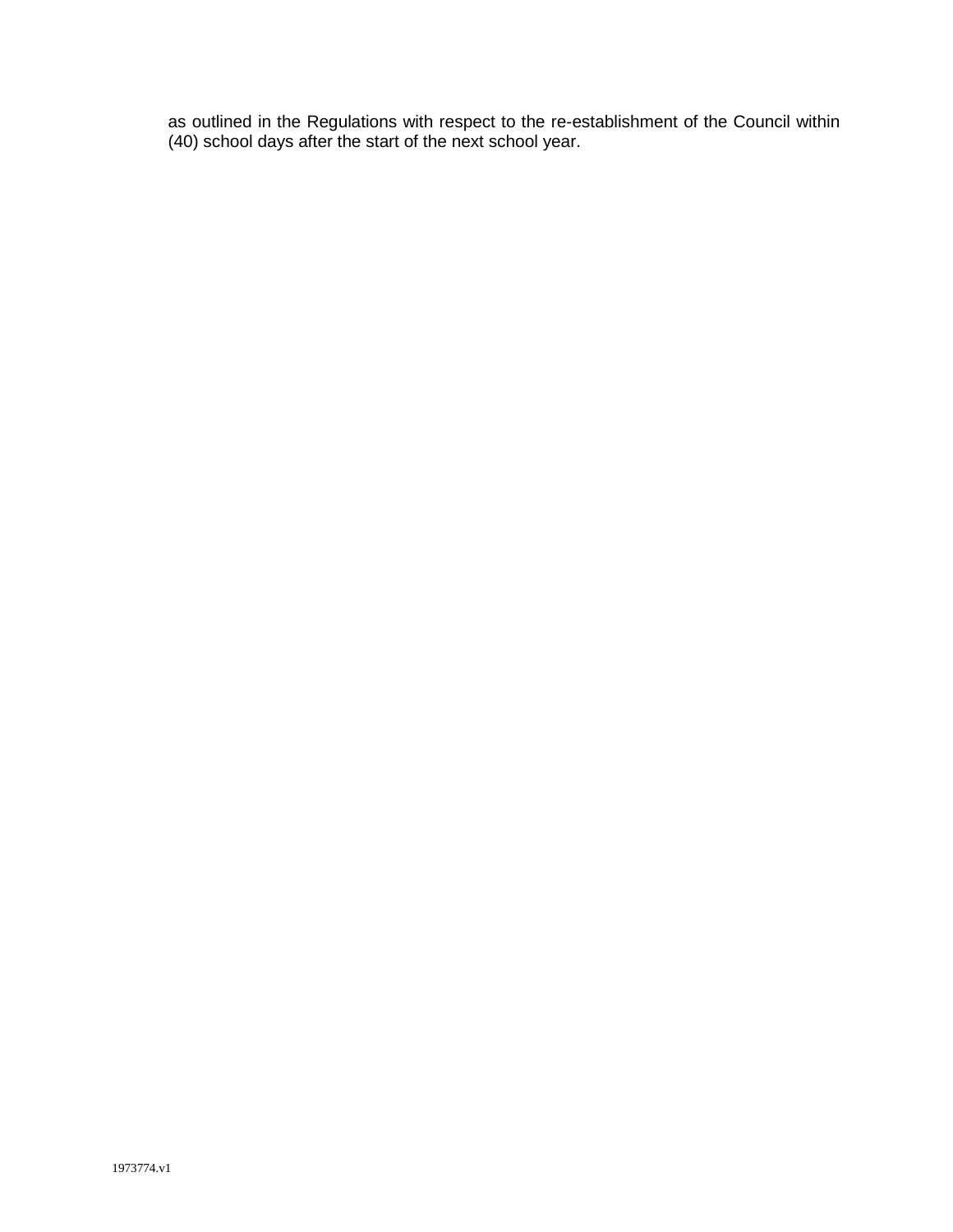# **Policies for Pine Street Volunteer Parents Council**

# **CODE OF ETHICS POLICY**

All Council members shall:

- 1. Abide by the legislation that governs them;
- 2. Be guided by the mission statements of the School and the Council;
- 3. Endeavour to be familiar with the School's policies and operating practices and act in accordance with them;
- 4. Practice the highest standards of honesty, accuracy, integrity and truth;
- 5. Recognize and respect the personal integrity of each member of the School community;
- 6. Declare any conflict of interest;
- 7. Encourage a positive atmosphere in which individual contributions are encouraged and valued;
- 8. Apply democratic principles;
- 9. Consider the best interests of all students;
- 10. Respect the confidential nature of some school business and respect limitations this may place on the operation of the Council;
- 11. Not disclose confidential information;
- 12. Limit discussions at Council meetings to matters of concern to the School community as a whole;
- 13. Use the appropriate communication channels when questions or concerns arise;
- 14. Promote high standards of ethical practice within the School community;
- 15. Accept accountability for decisions;
- 16. Not accept payment for Council activities.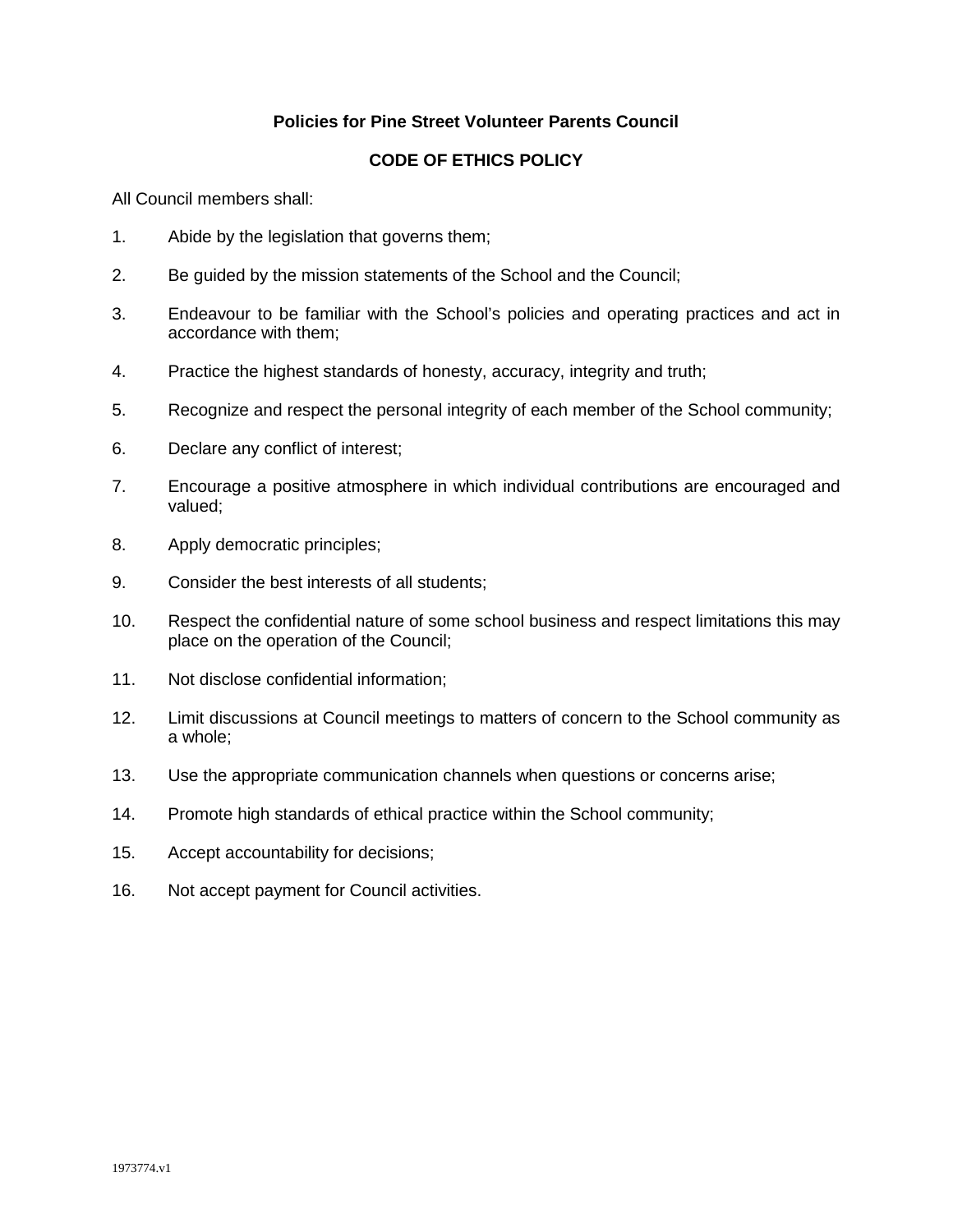# **PRIVACY POLICY**

- 1. The Council shall adhere to the Personal Information Protection Act ("PIPA").
- 2. The Council shall not share personal information for purposes other than those of the Council's business.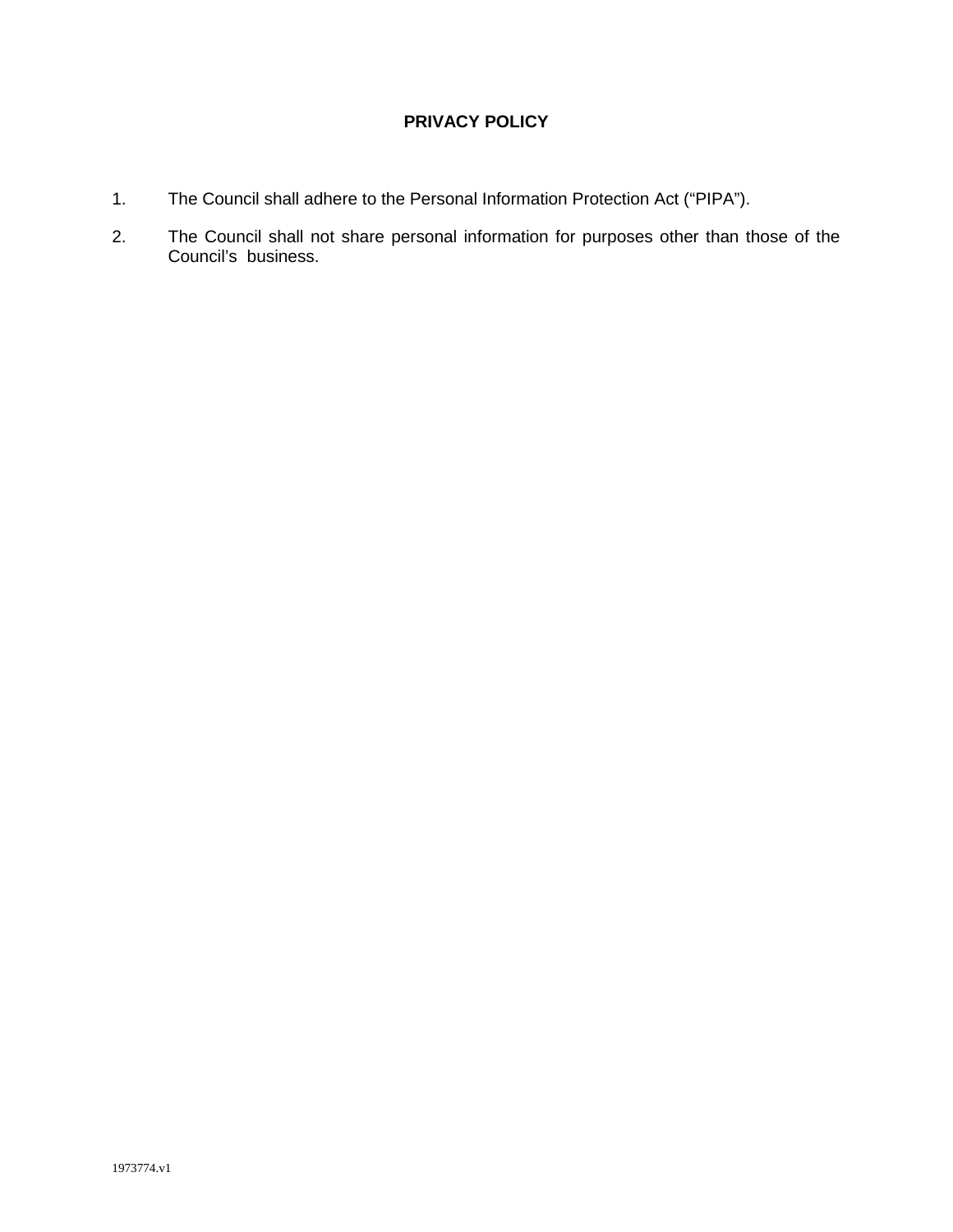# **SUBCOMMITTEE POLICY**

- 1. The Council may appoint committees that consist of a committee Lead, members and/or School community members.
- 2. The Executive Committee for the Council shall do the following:
	- a) Determine the specific task and clearly describe the terms of reference for each committee established;
	- b) Determine a committee lead and/or others to carry out the task;
	- c) Ensure opportunities exist for clear and open communication between the committee established and the Executive Committee.
- 3. The Committee Lead shall do the following:
	- a) Organize a committee with other members as needed to carry out the task;
	- b) The committee shall meet outside of the general Council meetings to complete their assigned task;
	- c) Submit a detailed plan to the Council for approval, if necessary;
	- d) All communications to the School community must be submitted and approved by the Executive Committee and School Administration prior to being sent;
	- e) Provide a progress update and final report either in person at the general meeting of the Council or via a member of the Executive Committee;
	- f) All major changes to an event need to be presented and approved by the Council members before changes are made. If changes are required after the event is approved by the Council and cannot be addressed at the next meeting of the Council, the Subcommittee Lead is to contact the Executive Committee and a decision made by the Executive Committee if a meeting should be called to address the changes requested by the Subcommittee Lead;
	- g) If the Subcommittee Lead has volunteered to lead a committee and unable to fulfill the duty, it is requested that they look for a replacement from their committee. If no replacement can be found, to inform the Executive Committee to call for a replacement at the next meeting of the Council;
	- h) Submit receipts to the Treasurer for the Society for approval and reimbursement with the event name and the name of the person to be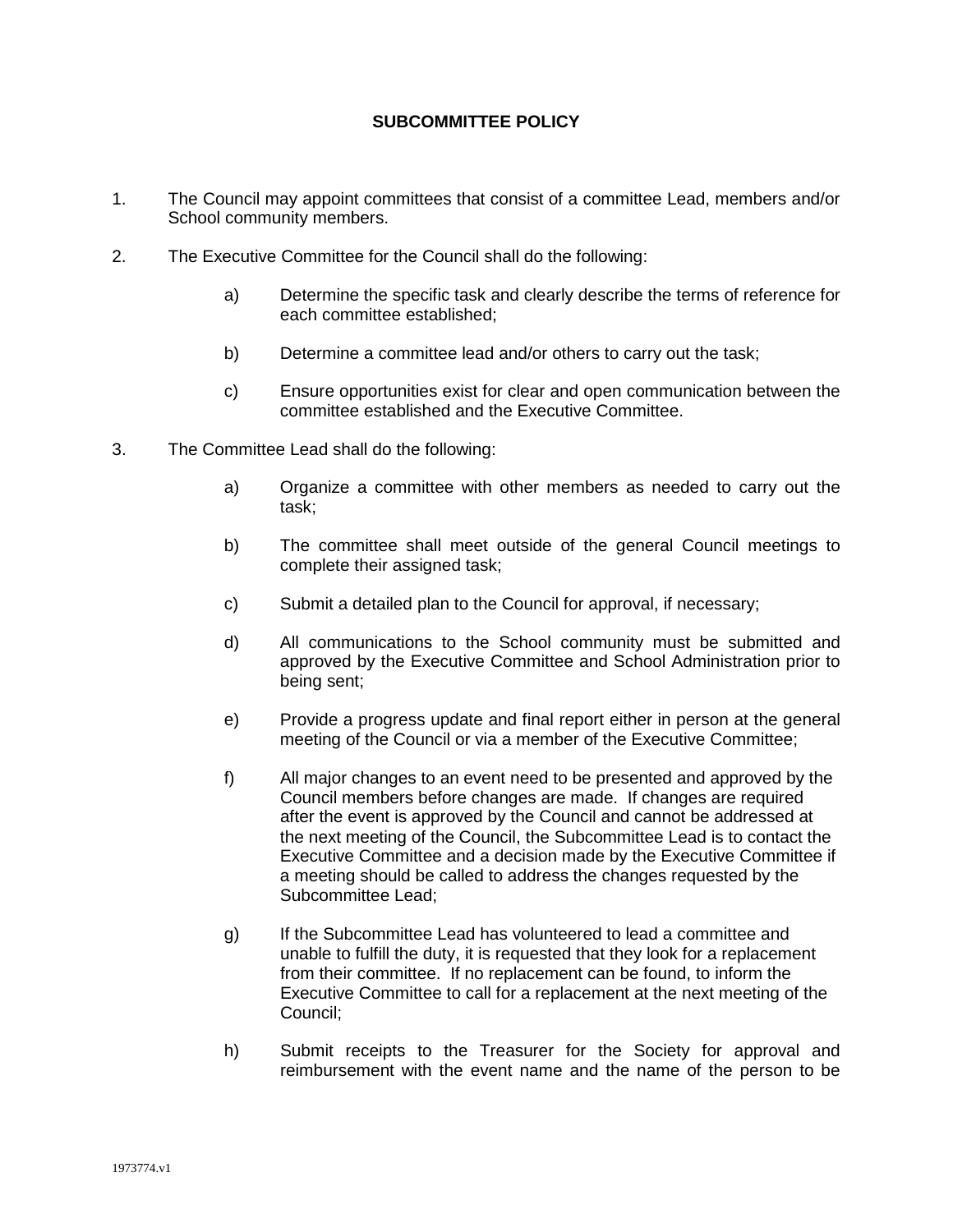reimbursed. All receipts must be submitted no later than 2 weeks after the event for reimbursement;

i) If funds are required in advance of an event, the Committee Lead shall make a request of the Executive Committee of the Society for approval. If approved, the Committee Lead shall complete and sign the Petty Cash Advance Acknowledgement Form. A sample Petty Cash Advance Acknowledgment Form is attached to this policy.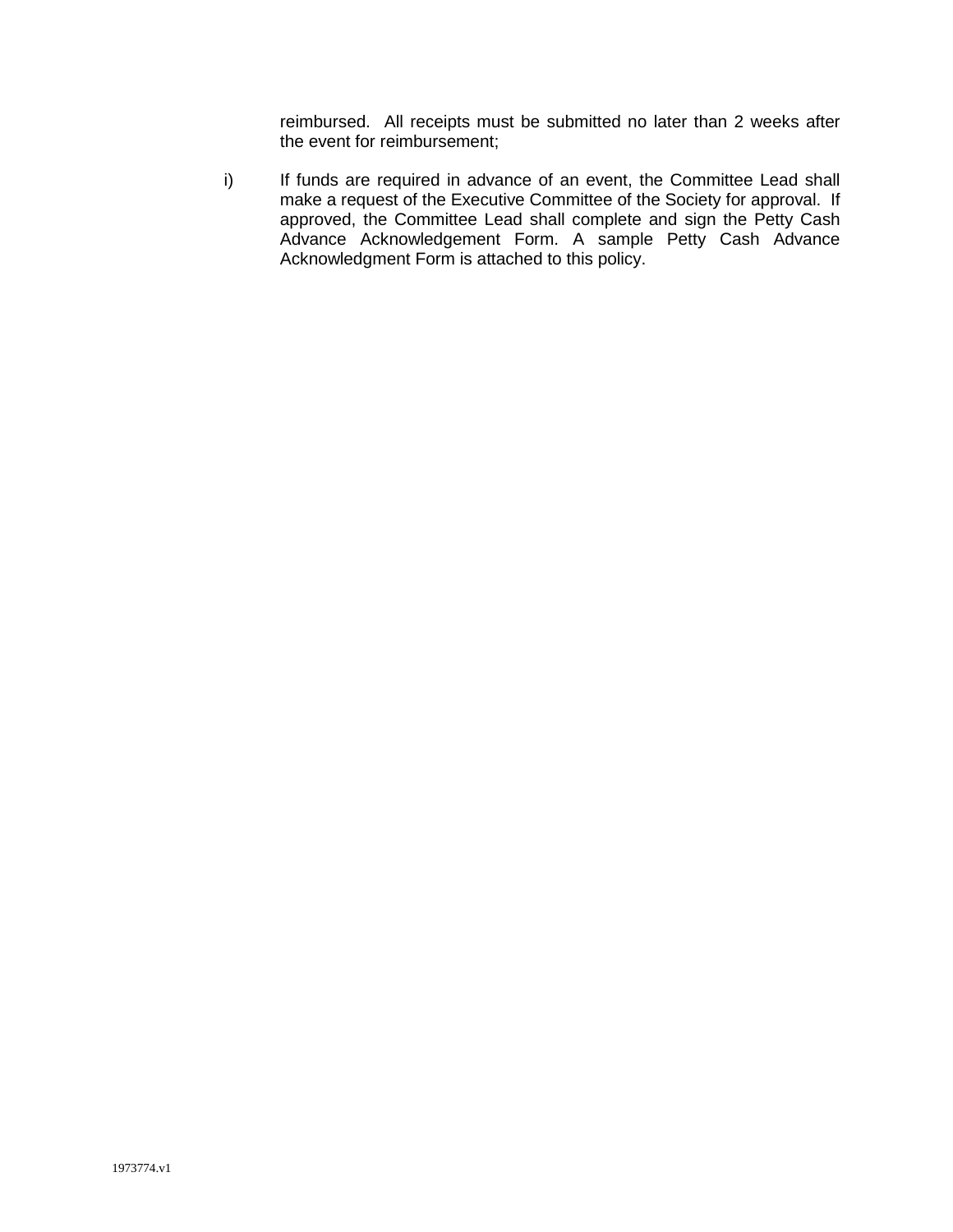# **Pine Street Volunteer Parents Council**

Petty Cash Advance Acknowledgment

|    | acknowledge that I have received a petty cash advance |                                  |          |    |
|----|-------------------------------------------------------|----------------------------------|----------|----|
| 0f | for                                                   | the                              | purposes | οf |
|    |                                                       | for the $201 - 201$ School Year. |          |    |

\_\_\_\_\_\_\_\_\_\_\_\_\_\_\_\_\_\_\_\_\_\_\_\_\_\_\_\_\_\_ \_\_\_\_\_\_\_\_\_\_\_\_\_\_\_\_\_\_\_\_\_\_\_\_\_\_\_\_\_\_ Signature Date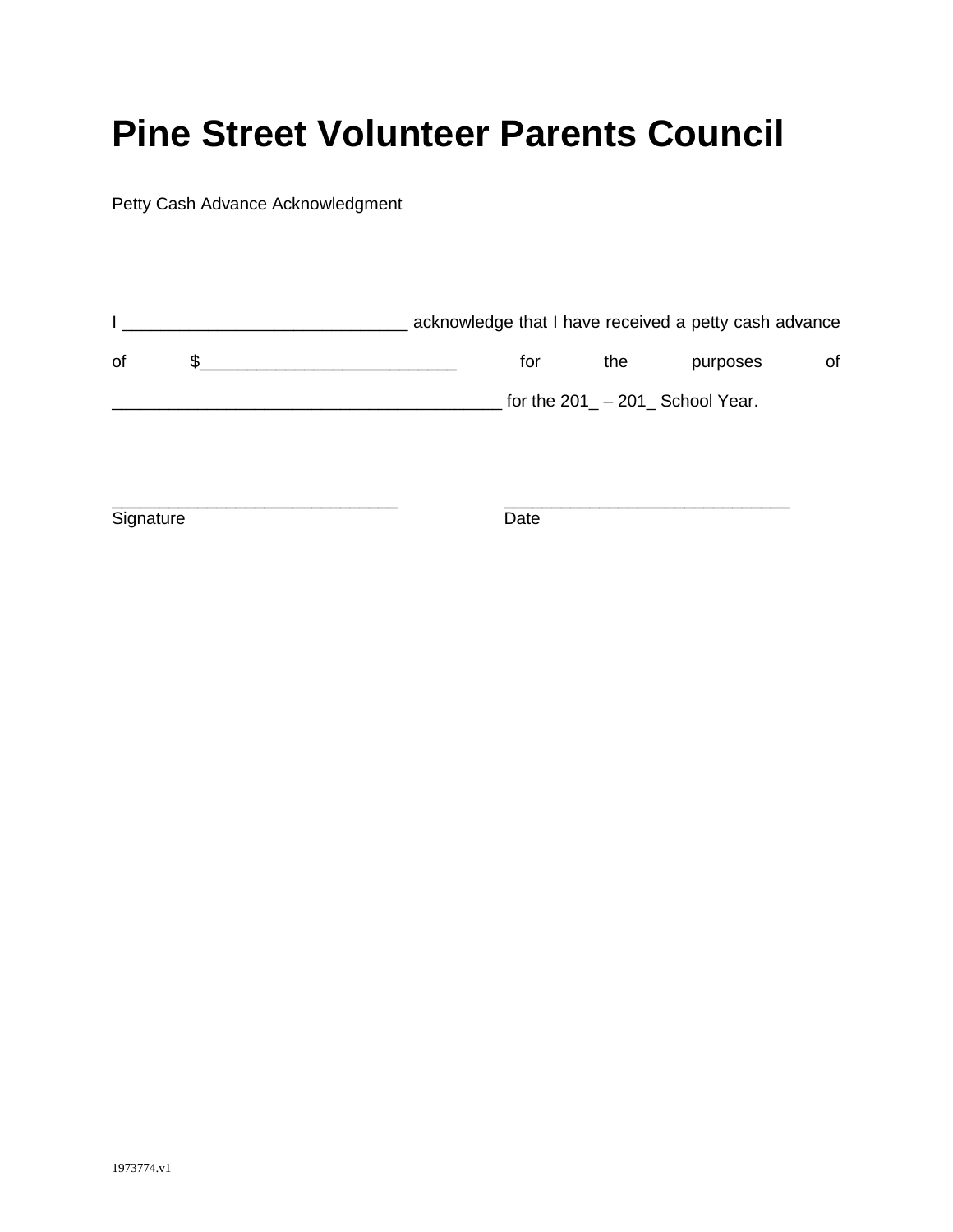# **COMMUNICATION PROTOCOL POLICY**

# **Pine Street School Parent Council & Council Communication Protocol**

# **Preamble**

Though they are two separate legal entities, Pine Street School Parent Council (the "Council") and Pine Street Volunteer Parents Society (the "Society") often work in unison and as such, both follow the same Communication Protocol.

The Elk Island Public Schools (EIPS) Communication Protocol for Schools is the basis for the Council/Society specific Protocol and serves as a reference attached to this document. Where this protocol adopts content directly from the EIPS protocol, that content is shown in *italics*.

# **Communication Channels**

Council and Society seek to communicate in many different ways so as to meet the needs of most parents/guardians. *Generally, the more issues-driven and/or detailed the information is, the more direct the communication channel chosen should be.* 

Communication channels include:

- *Face to face communication*: Council and Society meetings, events (both formal and informal)
- *Telephone conversations*
- *Hard copy, written communication*: letters sent home
- *Electronic Communications*: email, electronic newsletters, websites, social media

Council and Society maintain a separate email distribution list from the school. Parents are invited to join and are at liberty at any time to withdraw consent, at which point they will be removed from this list. Council and Society will use this email list to send out meeting minutes and agendas, along with other information as deemed appropriate.

Council and Society have an email address: [pinestreetsvp@gmail.com,](mailto:pinestreetsvp@gmail.com) which is used to send out information to our email distribution list. It is also a way for others to contact us with questions, ideas or concerns.

In partnership with the school, Council and Society have a page on the school website (www.pinestreet.ca). The Principal, Vice Principal or designate, will post meeting minutes to this page, beginning with the DRAFT minutes and followed by the APPROVED version after the Council/Society approves them. In addition, we will post general information about the two groups on this page, along with, names of the Executive Committee and meeting dates for the year. The Principal, Vice Principal or designate, updates the information, with input from the Executive.

# **Being Respectful in All Forms of Communication**

*Regardless of the communication channel used or the people involved, all communication should adhere to Board Policy 19, Respectful Working and Learning Environments*